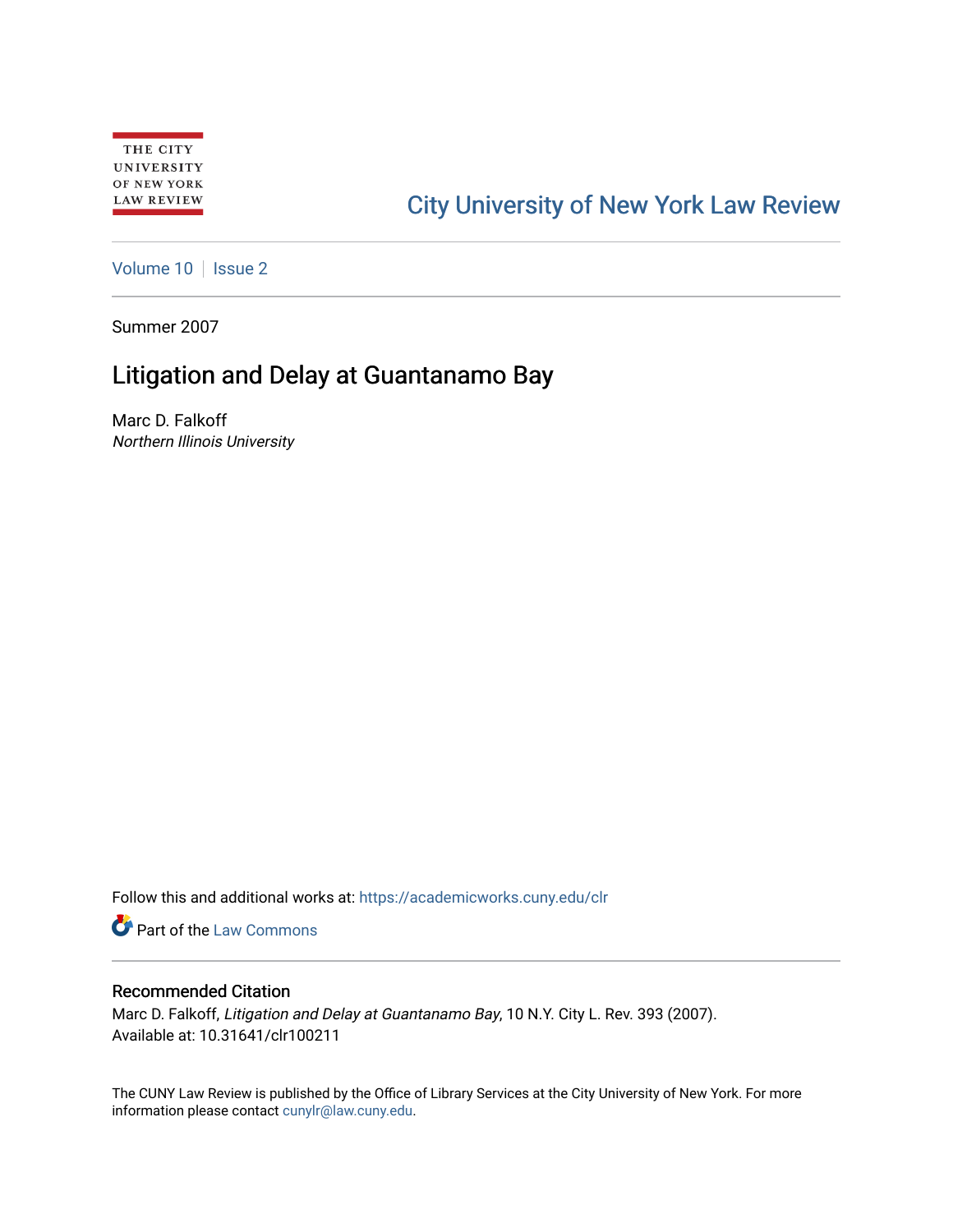### **LITIGATION AND DELAY AT GUANTANAMO BAY ´**

#### *Marc D. Falkoff\**

For academics, Guantánamo is an intellectual feast. Thanks to the administration's decision to detain suspected terrorists in the supposedly lawless void of an offshore prison camp, we have been busy for years debating fundamental issues concerning the extraterritorial reach of the Constitution,<sup>1</sup> the office of "the Great Writ,"<sup>2</sup> the powers of the executive during wartime,<sup>3</sup> and even the definition of "war" itself.<sup>4</sup> For those of us who still believe our nation can serve as a beacon of human rights for the world, these scholarly questions are a live and pressing concern, not least because they are susceptible to no easy answers. In forums like this one, we accordingly exercise our solemn duty to wrestle with big ideas, so that we may police our judges and elected officials to assure they maintain their intellectual honesty.

But Guantánamo Bay is more than just a marker for a tangle of competing legal theories. Today, Guantanamo remains home to ´ nearly 400 prisoners, none of whom have been convicted of anything and only ten of whom have even been charged with a crime.<sup>5</sup>

<sup>\*</sup> Assistant Professor, Northern Illinois University College of Law. J.D., Columbia Law School; Ph.D., Brandeis University; M.A., University of Michigan, Ann Arbor; B.A., University of Pennsylvania. Since June 2004, the Author has represented seventeen Yemeni nationals being detained by the U.S. military at the Guantánamo Bay Naval Base.

<sup>&</sup>lt;sup>1</sup> *See, e.g.*, Robert Knowles & Marc D. Falkoff, *Toward a Limited-Government Theory of Extraterritorial Detention*, 62 N.Y.U. ANN. SURV. AM. L. 637 (2007); Elizabeth A. Wilson, *The War on Terrorism and "The Water's Edge": Sovereignty, "Territorial Jurisdiction," and the Reach of the U.S. Constitution in the Guantánamo Detainee Litigation*, 8 U. PA. J. CONST. L. 165 (2006); Kermit Roosevelt III, *Guantánamo and the Conflict of Laws: Rasul and Beyond*, 153 U. PA. L. REV. 2017 (2005).

<sup>2</sup> *See, e.g.*, Jonathan Hafetz, *Habeas Corpus, Judicial Review, and Limits on Secrecy in Detentions at Guantanamo ´* , 5 CARDOZO PUB. L. POL'Y & ETHICS J. 127 (2006); James E. Pfander, *The Limits of Habeas Jurisdiction and the Global War on Terror*, 91 CORNELL L. REV. 497 (2006).

<sup>&</sup>lt;sup>3</sup> See, e.g., JOSEPH MARGULIES, GUANTÁNAMO AND THE ABUSE OF PRESIDENTIAL POWER (Simon & Schuster 2006); DAVID COLE & JAMES X. DEMPSEY, TERRORISM AND THE CONSTITUTION: SACRIFICING CIVIL LIBERTIES IN THE NAME OF NATIONAL SECURITY (New Press 2002); Curtis A. Bradley & Martin S. Flaherty, *Executive Power Essentialism*

<sup>&</sup>lt;sup>4</sup> See, e.g., John C. Yoo, *War and the Constitutional Text*, 69 U. CHI. L. REV. 1639 (2002); Michael D. Ramsey, *Textualism and War Powers*, 69 U. CHI. L. REV. 1543 (2002).

<sup>5</sup> Not long after the instant symposium took place, Australian David Hicks pleaded guilty before a military commission to a single count of providing material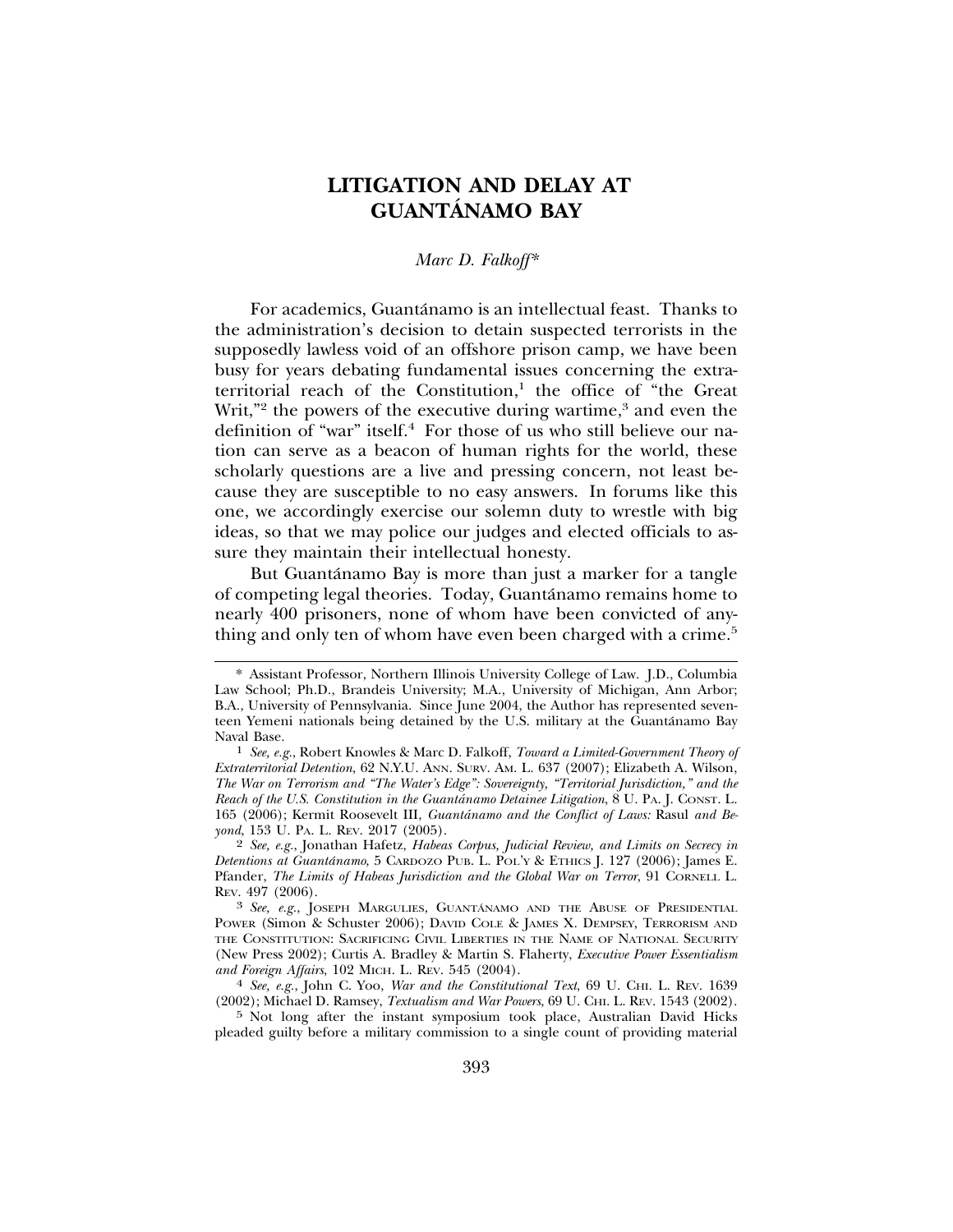Most of these men, including more than a dozen of my Yemeni clients, have been held at Guantanamo for more than five years— ´ sleeping on steel beds, cut off entirely from their families, deprived of intellectual stimulation, slowing growing insane. They have been abused, religiously humiliated, and denied absolutely their day in court. Their condition is, in a word, pitiful.

As a practitioner and an academic, I live uneasily with a dual consciousness about Guantanamo. At times I will be absorbed in ´ debates about the scope of the common-law writ of habeas corpus or about what Justice Kennedy's concurrence in *United States v. Verdugo–Urquidez*<sup>6</sup> might mean for the development of Supreme Court doctrine for overseas detention cases. But then I receive a letter from one of my clients or pay a visit to Guantánamo, and I find myself confronted again, in an unmediated way, with the despair and hopelessness to which many of my clients have succumbed.

I spent this morning exchanging e-mails with lawyers from the Department of Justice, seeking permission to bring a psychiatrist on my next trip down to Guantánamo. A colleague was recently at the prison camp and met with one of our clients, Adnan, who has been on a hunger strike for nearly two months.<sup>7</sup> According to our heartbreaking interview notes, Adnan is now "[i]ncredibly thin. Looks incredibly weak & broken. Says too weak to speak with us. Horrible."8 Apparently he also bore new scars on his wrist, indicating that he had recently attempted suicide. I explained to the Jus-

support to a terrorist organization. According to news accounts, the terms of Hicks' extraordinary plea include that he will serve his sentence in Australia; he will serve no more than nine months; he will not sue the United States government for torture or other abusive treatment; and he will not speak to the media for a full year after his release. *See* William Glaberson, *Australian to Serve Nine Months in Terrorism Case*, N.Y. TIMES, Mar. 31, 2007, at A10.

<sup>6</sup> U. S. v. Verdugo–Urquidez, 494 U.S. 259, 275 (1990) (Kennedy, J., concurring) (discussing the "fundamental rights" of non-citizens abroad).

<sup>7</sup> The protective order under which the Guantanamo habeas lawyers work re- ´ quires us to treat as "classified" all information learned from our clients, since anything they tell us supposedly represents a national security threat. All information discussed herein has been cleared for public consumption by a Department of Defense "privilege review team."

<sup>8</sup> Adnan has been on hunger strikes in the past, but only for relatively short periods. Like many of the prisoners at Guantanamo, he spends a good deal of time com- ´ posing poetry and has drafted several poems discussing the many hunger strikes that have taken place inside the wire. One of his poems is included in a volume of poetry published in August 2007. See POEMS FROM GUANTÁNAMO: THE DETAINEES SPEAK (Marc Falkoff ed., U. Iowa Press 2007); *see also* Marc Falkoff, *Verses of Suffering*, AM-NESTY INTERNATIONAL MAGAZINE (Fall 2007) (cover story discussing Adnan's psychological deterioration).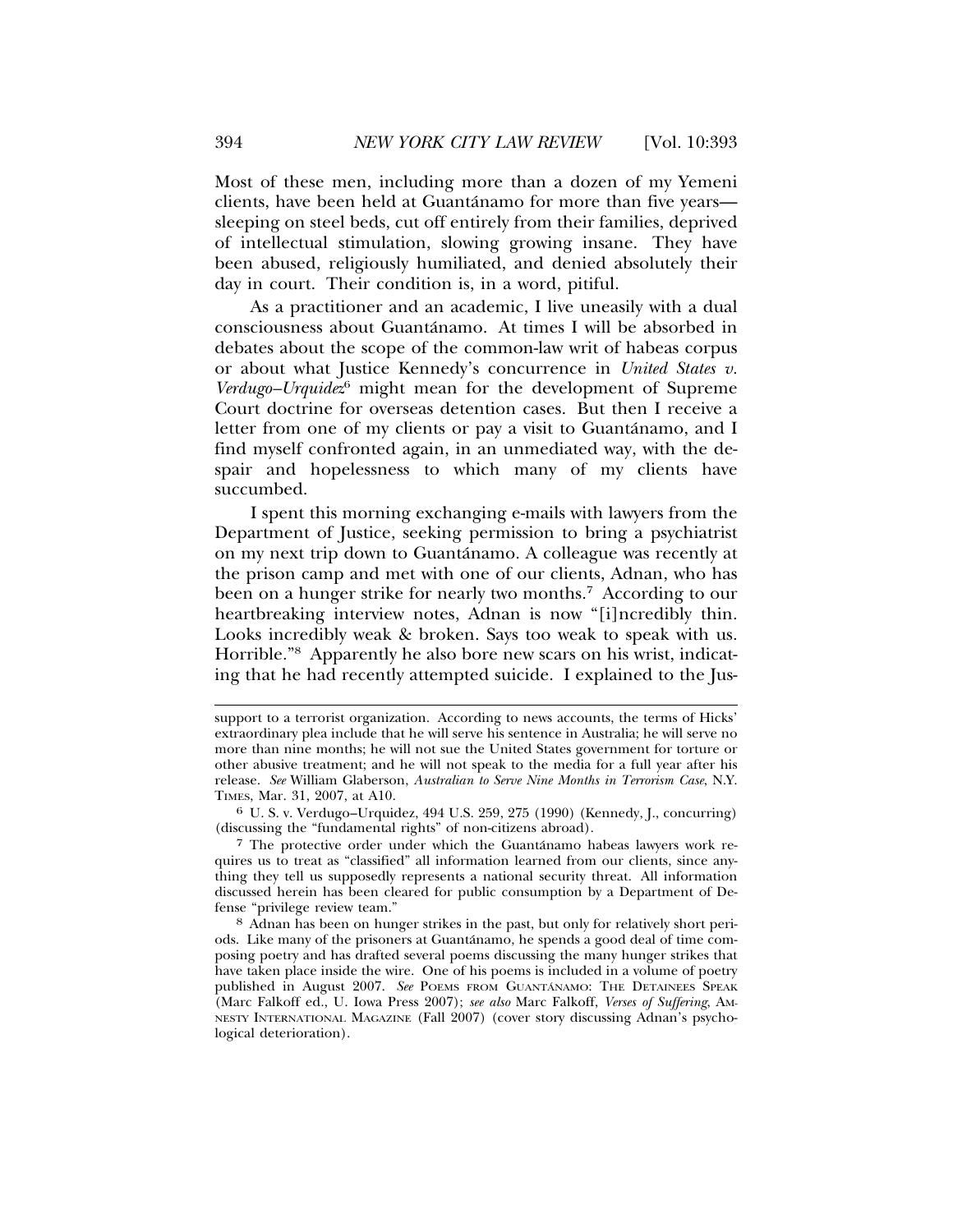tice Department lawyers that Adnan had longstanding psychological problems, probably stemming from the same head injury (suffered in a motor vehicle accident) that had led him from Yemen to Afghanistan to seek cheap medical care in 2001. I also explained that Adnan might be delusional and that he was refusing to take anti-psychotic medication because he believed the prison psychiatrist "had been complicit in torture" and therefore could not be trusted.<sup>9</sup> Under these circumstances, I urged, a visit from a psychiatrist of our choosing—someone who might convince Adnan to take his medication and, perhaps, abandon his hunger strike was vital to keeping him alive. The Justice Department denied our plea, along with our request for Adnan's medical records. So we have started drafting a motion to compel a psychiatrist's visit—a motion that we expect will be denied.

That is a typical day in the Guantánamo litigation. Notwithstanding our repeated victories in the Supreme Court, the government will concede nothing to us. More than two years ago, we learned from a *New York Times* article that the military was considering the transfer of more than half of the Guantanamo population to prisons in Saudi Arabia, Afghanistan and Yemen.10 When we inquired how much notice the Justice Department would provide us before our clients were transferred off the island, we were told we would receive *no* advance warning. The prospect of an unnoticed, dead-of-night transfer for indefinite detention in another country, coupled with the very real prospect that our clients might

<sup>9</sup> Perhaps Adnan's distrust of Guantanamo medical personnel is not unreasona- ´ ble. The military's position is that the prisoners have no confidential relationship with the doctors at Guantánamo. Therefore, patient records may be used to facilitate interrogations. *See* Jane Mayer, *The Experiment*, NEW YORKER, July 11, 2005, at 63, *available at* http://www.newyorker.com/archive/2005/07/11/050711fa\_fact4. In June 2005, the American Psychiatric Association issued a statement indicating that the organization was "troubled" by "alleged violations of professional medical ethics by psychiatrists at Guantanamo Bay." News Release, Am. Psychiatric Assoc., APA Statement ´ on Psychiatric Practices at Guantánamo Bay 1 (June 27, 2005), *available at* http:// www.psych.org/news\_room/press\_releases/05-40psychpracticeguantanamo.pdf. At about the same time, the American Psychological Association similarly found it necessary to advise its members that psychologists have an ethical obligation to be alert to and report any acts of torture or cruel or inhuman treatment to appropriate authorities. AM. PSYCHOLOGICAL ASSOC., REPORT OF THE AMERICAN PSYCHOLOGICAL ASSOCIA-TION PRESIDENTIAL TASK FORCE ON PSYCHOLOGICAL ETHICS AND NATIONAL SECURITY 4 (June 2005), *available at* http://www.apa.org/releases/PENSTaskForceReportFinal. pdf.

<sup>10</sup> *See* Douglas Jehl, *Pentagon Seeks to Shift Inmates from Cuba Base*, N.Y. TIMES, Mar. 11, 2005 at A1, *available at* http://www.nytimes.com/2005/03/11/politics/11detain. html?8bl.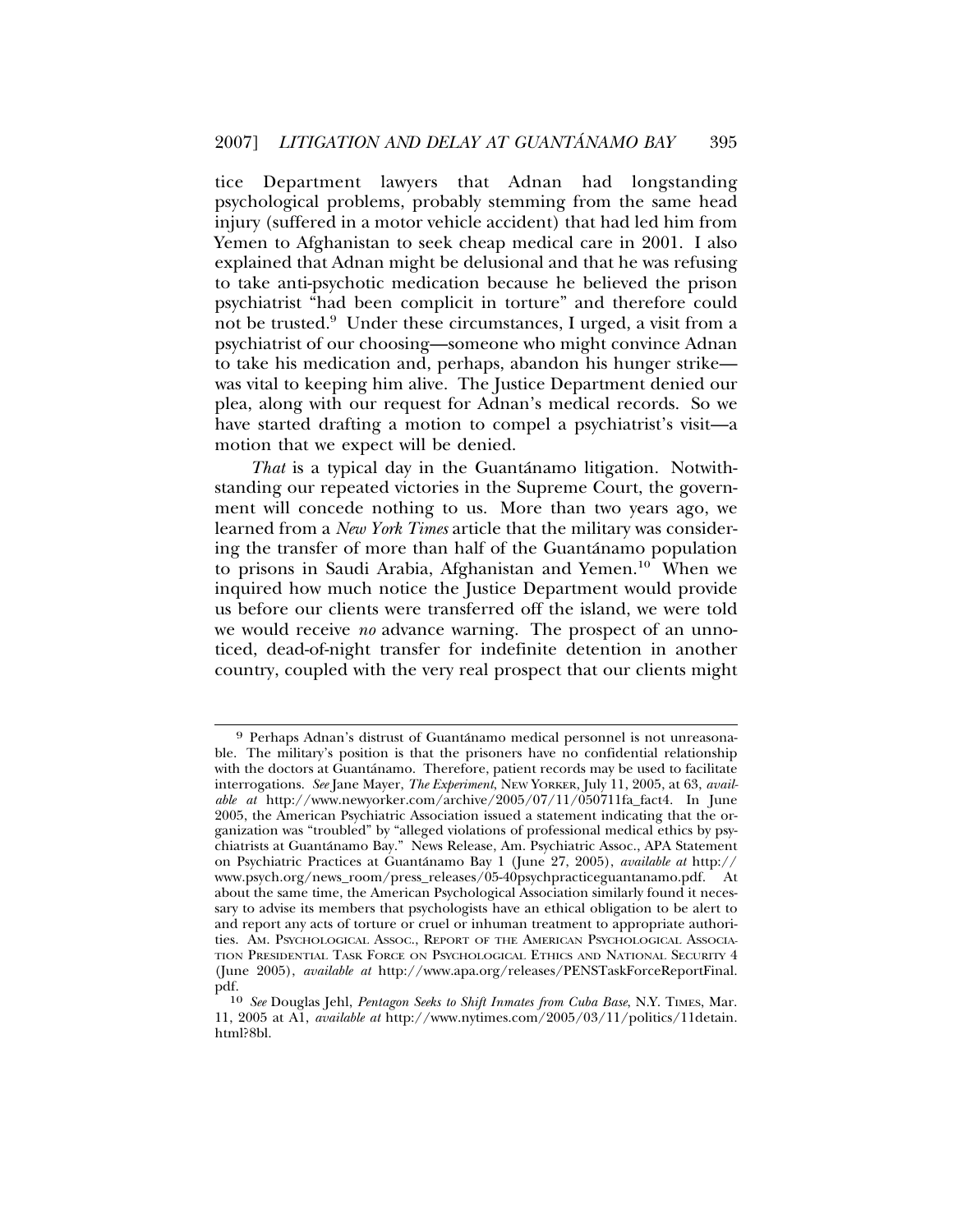just as easily be rendered to another country to be tortured,<sup>11</sup> led us to file an ex parte motion for a temporary restraining order (TRO). The TRO was granted, along with a preliminary injunction shortly thereafter, requiring the government to provide us with thirty days' notice before it transfers our clients anywhere.12 That represented an awful lot of work just to force the government to tell us when it planned to move our clients out of the jurisdiction of a federal court in which a live case was pending.

My point is simply that Guantánamo exists today as more than a legal abstraction. Some day the prison will be closed and the term "Guantanamo" will be reduced to little more than a cultural ´ signifier, evoking the same kind of national shame that we feel upon hearing about Fred Korematsu and our Japanese American internment camps in World War II.<sup>13</sup> And, doubtless, the congeries of "terror" cases will, in the aggregate, spell out some enduring conception of executive power in wartime.<sup>14</sup> But for the present, it is important to remember that these cases are still being played out on the ground, with hundreds of young men well into their sixth year of detention without charge or trial, their only opportunity to

13 *See* Korematsu v. U.S., 323 U.S. 214 (1944). In 1993, President Clinton apologized to Fred Korematsu for the Japanese American internments, evacuations, and relocations, stating that, "[i]n retrospect, we understand that the nation's actions were rooted deeply in racial prejudice, wartime hysteria, and a lack of political leadership." Letter from Bill Clinton to Fred Korematsu (Oct. 1, 1993), *available at* www. landmarkcases.org/korematsu/letterofapology.html. In January 2004, Korematsu filed an amicus brief with the Supreme Court in support of the Guantanamo petitioners' habeas claims. *See* Brief of Amicus Curiae Fred Korematsu in Support of Petitioners, Rasul v. Bush, et al., 542 U.S. 466 (2004) (Nos. 03-334 & 03-343), 2004 WL 103832.

<sup>11</sup> *See* Ken Silverstein, *Pentagon Memo on Torture-Motivated Transfer Cited*, L.A. TIMES, Dec. 8, 2005 at A10.

<sup>12</sup> In granting the preliminary injunction, District Judge Henry H. Kennedy was dismissive of the government's claim that the Guantánamo prisoners were seeking to "veto the same repatriation that they previously told the Court Respondents were required to conduct." Abdah v. Bush, No. 04–1254 (HHK), 2005 WL 711814, at \*4 n.3 (D.D.C. Mar. 29, 2005). Judge Kennedy called the government's contention "perplexing," because "it seems beyond question that advocating for release into freedom is not equivalent to advocating for transfer from one ongoing detention in one locale to ongoing detention in another." *Id.*

<sup>14</sup> *See* Hamdi v. Rumsfeld, 542 U.S. 507, 536 (2004) (stating that "a state of war is not a blank check for the President when it comes to the rights of the Nation's citizens."); Hamdan v. Rumsfeld, 126 S. Ct. 2749 (2006). Of course, more cases are in the pipeline, including those of my clients, who are part of the *Al Odah v. United States* and *Boumediene v. Bush* matters. *See, e.g.*, Boumediene v. Bush, 127 S. Ct. 1478 (2007) (Stevens, J.) (concurring in denial of certiorari to review appellate court's holding that Military Commissions Act stripped federal courts of habeas jurisdiction, but suggesting that review of constitutional questions would be appropriate after petitioners exhausted the remedies provided by Congress in the Detainee Treatment Act).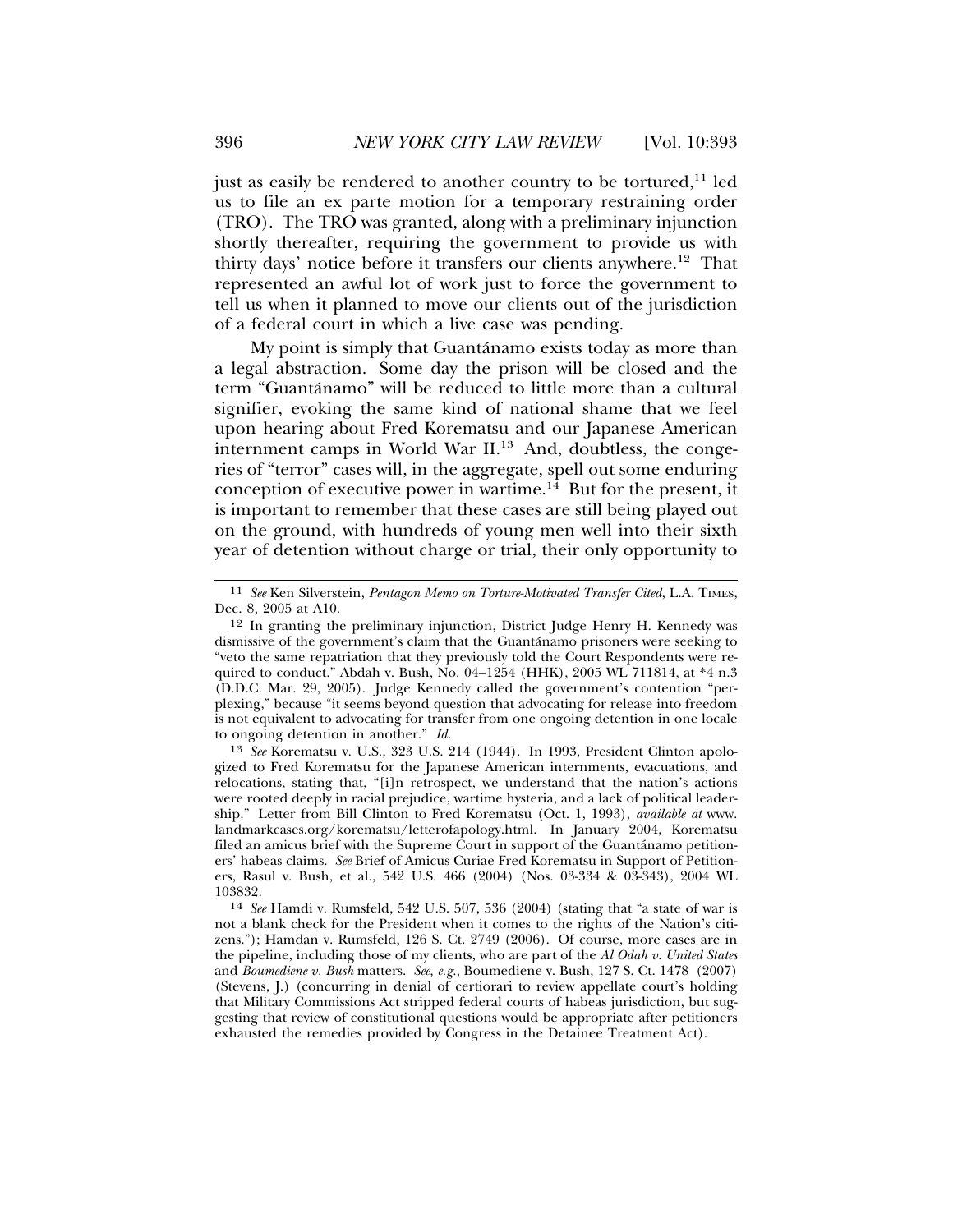protest their innocence coming at cobbled-together tribunals convened years after their detention began.

I will briefly describe these tribunals (the Combatant Status Review Tribunals or (CSRTs)) because the government's contention is that a Guantánamo prisoner may be held in prison for life based solely on a CSRT panel's determination that the prisoner is an "enemy combatant."15 Under the CSRT's rules, the prisoner is

(i) a person who has engaged in hostilities or who has purposefully and materially supported hostilities against the United States or its co-belligerents who is not a lawful enemy combatant (including a person who is part of the Taliban, al Qaeda, or associated forces); or (ii) a person

<sup>15</sup> What exactly *is* an "enemy combatant?" The term has a sparse legal pedigree and is unknown to international law. *See generally* Johnson v. Eisentrager, 339 U.S. 763 (1950) (referring to "enemy aliens" without any discussion or analysis of the term); *Ex parte* Quirin, 317 U.S. 1, 12 (1942) (distinguishing unlawful from lawful combatants, and noting that the definition of "unlawful combatant" could include "an enemy combatant who without uniform comes secretly through the lines for the purpose of waging war by destruction of life or property."). Moreover, the Bush administration itself has not settled on a definition. As Justice O'Connor explained in *Hamdi*, the government "has never provided any court with the full criteria that it uses in classifying individuals as such," and therefore the "permissible bounds of the category will be defined by the lower courts as subsequent cases are presented to them." 542 U.S. at 516, 522 n.1. In *Hamdi*, the definition of an enemy combatant accepted by the Court was a person "part of or supporting forces hostile to the United States or coalition partners in Afghanistan and who engaged in an armed conflict against the United States." *Id.* at 516 (internal quotation marks omitted). This definition is much narrower than that suggested by President Bush in November 2001, when he issued an executive order making any person subject to trial by a military tribunal if the President determines that the person "is or was a member of the organization known as al Qaeda" or "knowingly harbored" an al Qaeda member. Detention, Treatment, and Trial of Certain Non-Citizens in the War Against Terrorism  $\S 2(a)(1)$ , 66 Fed. Reg. 57833 (Nov. 13, 2001). The *Hamdi* definition of an "enemy combatant" is also far narrower than that set forth by Deputy Secretary of Defense Paul Wolfowitz in July 2004 when, less than two weeks after the Supreme Court's decision in *Hamdi v. Rumsfeld*, he issued the order creating CSRTs. The Wolfowitz order defines an "enemy combatant" as "an individual who was part of or supporting Taliban or al Qaeda forces, or associated forces that are engaged in hostilities against the United States or its coalition partners. This includes any person who has committed a belligerent act or has directly supported hostilities in aid of enemy armed forces." Paul Wolfowitz, Order Establishing Combatant Status Review Tribunal at 1 (July 7, 2004), http:// www.defenselink.mil/news/Jul2004/d20040707review.pdf; *see also* Gordon England, Implementation of Combatant Status Review Tribunal Procedures for Enemy Combatants Detained at Guantanamo Bay Naval Base, Cuba, Encl. (1) at 3 (July 29, 2004) ´ (Memorandum to Sec'ys of the Military Dep't, *et al*., adopting same definition with respect to revised CSRT procedures). Under the Wolfowitz definition, the government, responding to hypotheticals posed by the district court during hearings for Guantanamo detainees, asserted that "a person who teaches English to the son of an ´ al Qaeda member" and a "little old lady in Switzerland who writes checks to what she thinks is a charity that helps orphans in Afghanistan" would both be subject to detention as "enemy combatants." *In re* Guantanamo Detainee Cases, 355 F. Supp. 2d 443, ´ 475 (D.D.C. 2005). Congress has subsequently defined an "unlawful enemy combatant" as: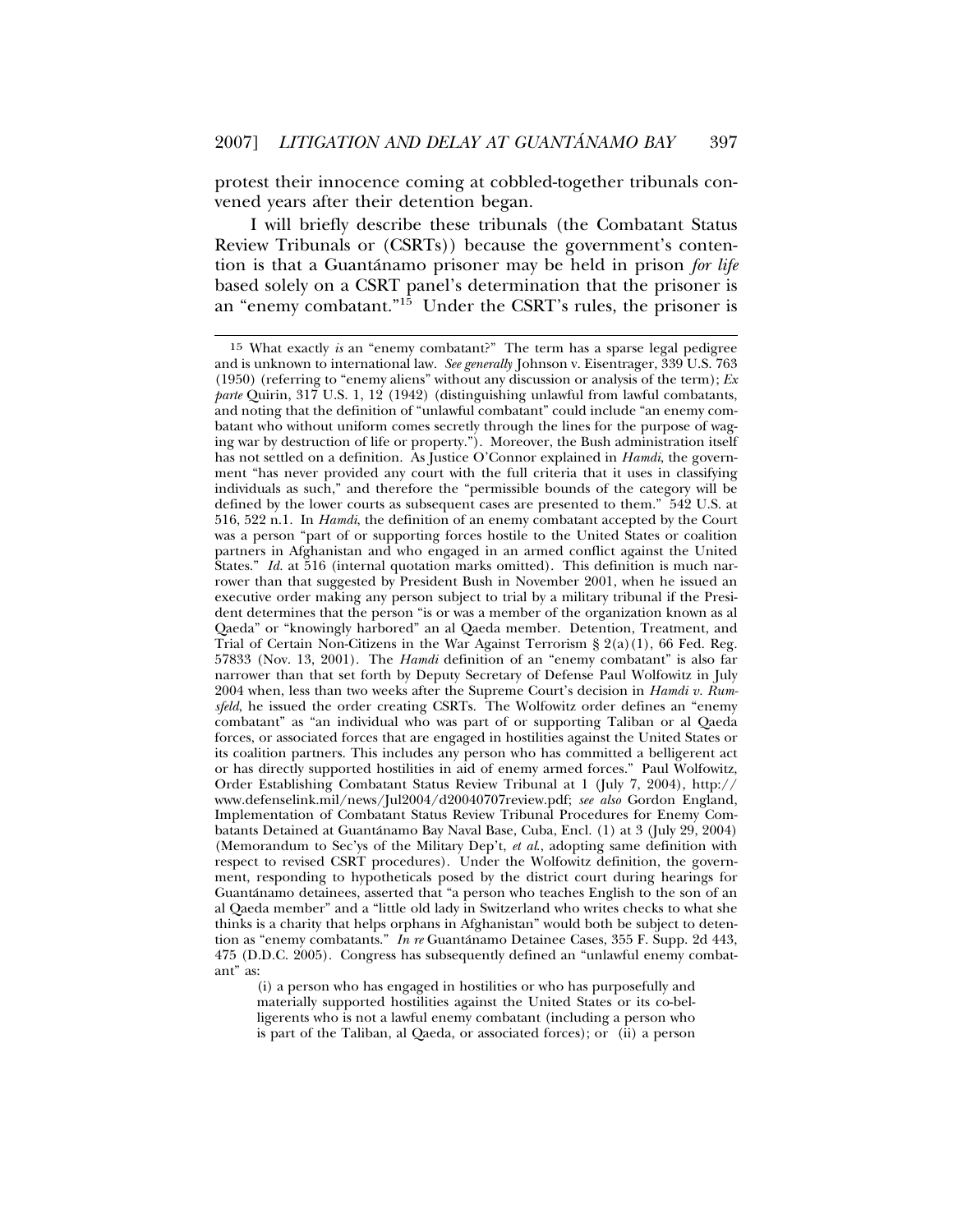presumed guilty, having already "been determined to be an enemy combatant through multiple layers of review by officers of the Department of Defense."<sup>16</sup> The prisoner is not entitled to the assistance of a lawyer and may instead rely only on a "personal representative" from the military—a person who by regulation *may not* be a lawyer, with whom the prisoner *may not* share a confidential relationship, and who *must* report any inculpatory statements from the prisoner to the tribunal.<sup>17</sup> The prisoner is not allowed to see any of the classified evidence against him. Having never seen the witness statements, of course, the prisoner cannot seek to controvert them on the grounds that they are untrustworthy hearsay or even that they were derived from abuse or torture.

Hearings conducted under such rules turned out to be, as predicted, a mockery of justice. Take, for example, the CSRT of one of my clients, Farouk Ali Ahmed. Farouk is a young Yemeni man who, upon graduating from high school in 1999, made a vow to God that if he successfully memorized the *Qur'an*, he would spend a year in Afghanistan teaching the holy text to poor children. Farouk memorized the *Qur'an* and fulfilled his pledge: He traveled to Afghanistan to teach and found himself in the country when the United States bombing campaign against the Taliban began. Farouk sought to escape Afghanistan by crossing the border to Pakistan, but after passing through the border town of Khost, he along with at least thirty other Arabs seeking to do the same—was taken into custody by Pakistani armed forces and turned over to

who, before, on, or after the date of the enactment of the Military Commissions Act of 2006 [enacted Oct. 17, 2006], has been determined to be an unlawful enemy combatant by a Combatant Status Review Tribunal or another competent tribunal established under the authority of the President or the Secretary of Defense.

Military Commissions Act of 2006, § 948a(1)(A), Pub. L. No. 109–366, 120 Stat. 2600 (2006).

<sup>16</sup> Paul Wolfowitz, Order Establishing Combatant Status Review Tribunal at 1 (July 7, 2004), http://www.defenselink.mil/news/Jul2004/d20040707review.pdf; *see also* Defense Department Background Briefing on Combatant Status Review Tribunal (July 7, 2004), *available at* http://www.dod.mil/transcripts/2004/tr20040707–0981. html. New rules, differing in no material respect in relation to the issues discussed in the accompanying text, were promulgated following Congress's passage of the Detainee Treatment Act of 2005, Pub. L. No. 109–48, 119 Stat. 2680 (2005). *See* Gordon England, *supra* note 15.

<sup>17</sup> *See* Gordon England, Implementation of Combatant Status Review Tribunal Procedures for Enemy Combatants Detained at Guantanamo Bay Naval Base, Cuba (July ´ 29, 2004), Encl. 1 ¶ C3 (personal representative "shall not be a judge advocate"); *id.* at Encl. 3 ¶ C1 (personal representative "shall explain to the detainee that no confidential relationship exists or may be formed" between them); *id.* at Encl. 3 ¶ D (personal representative directed to tell prisoner, "None of the information you provide me shall be held in confidence and  $\overline{I}$  may be obligated to divulge it at the hearing.").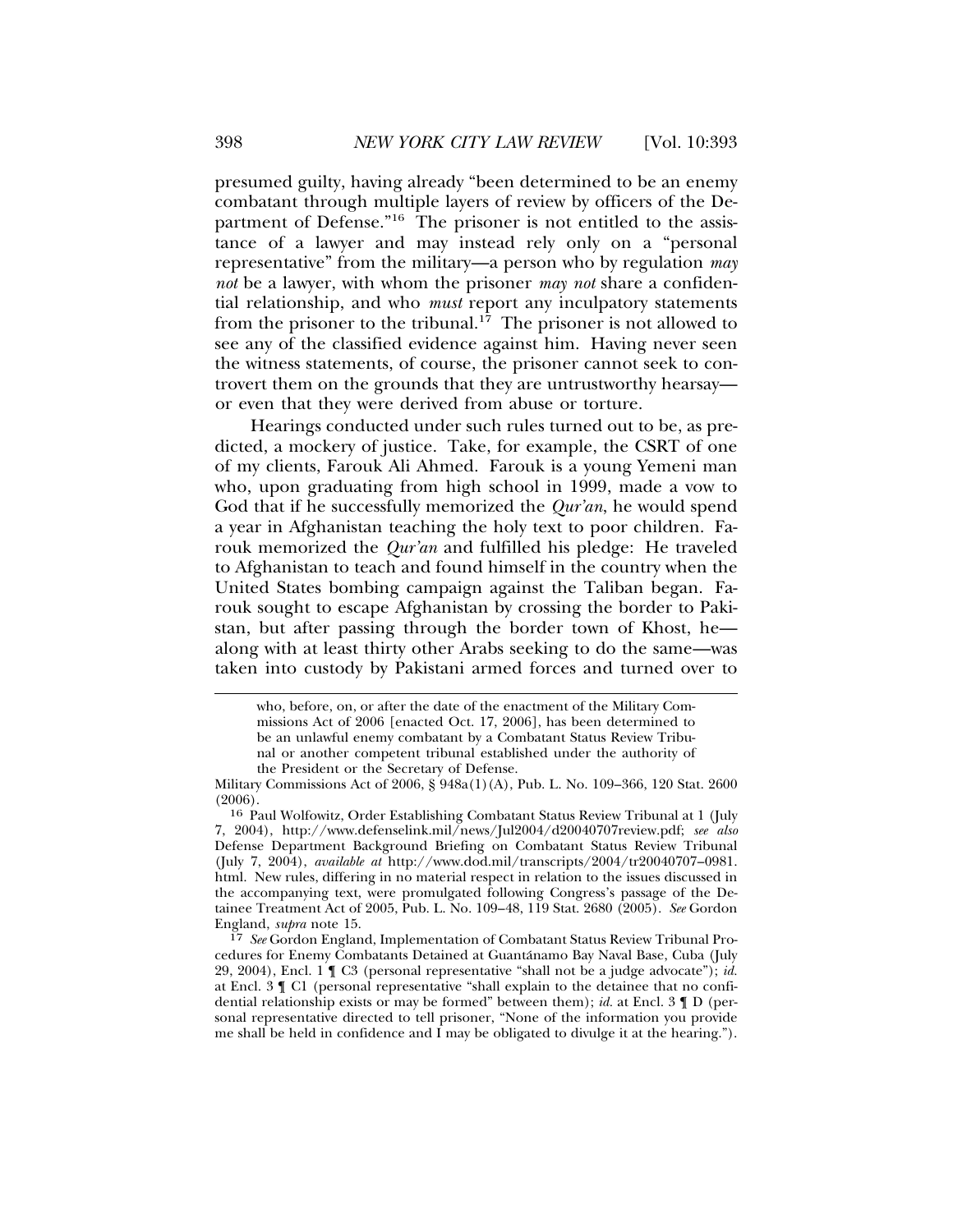the Americans for a bounty.18

He was brought to Guantánamo in January 2002 and had his CSRT in October 2004. Athough I was his lawyer, I was not allowed to attend the hearing. Farouk did his best to answer the Tribunal's questions, but ultimately he was helpless in responding to the only evidence against him—an assertion from an anonymous Guanta-´ namo prisoner that he had seen Farouk "carrying an AK-47 and wearing fatigues at UBL's private airport." The paucity of the evidence and its suspect quality led Farouk's personal representative to offer an unusual written statement to the CSRT panel, after it determined that he was properly labeled an "enemy combatant:"

I do not believe that that panel gave full weight to the exhibits regarding [the witness's] truthfulness regarding the time frames in which he saw various other [Guantánamo prisoners] in Afghanistan. It is unfortunate that the [report] in question was so heavily redacted that the Tribunal could not see that while [the witness] may have been a couple of months off in his recollection of [Farouk's] appearance with an AK 47, that he was six months to a year off in his recollections of other Yemeni detainees he identified. I do feel with some certainty that [the witness] has lied about other detainees to receive preferable treatment and to cause them problems while in custody.

Had the Tribunal taken this evidence out as unreliable, then the position we have taken is that a teacher of the Koran (to the Taliban's children) is an enemy combatant (partly because he slept under a Taliban roof).<sup>19</sup>

Farouk remains in Guantánamo today.<sup>20</sup>

Another of my clients, Abd al Malik Abd al Wahab, was questioned at his CSRT hearing about accusations that he had been observed at an Al Qaeda "guesthouse" and that he was "frequently

<sup>18</sup> British historian Andy Worthington has published an analysis of government records, released pursuant to the Freedom of Information Act, that relate to the capture and detention of Guantánamo prisoners. Among his many interesting findings is that, after the American bombing campaign at Tora Bora, all persons in the area tried to escape from danger by following one of two routes—north through the White Mountains or south through Khost. The Americans, believing that al  $\alpha$  aeda soldiers were fleeing south, concentrated their attacks on the Khost route. In fact, the al Qaeda leadership had chosen to flee via the White Mountains and escaped capture altogether. See ANDY WORTHINGTON, THE GUANTÁNAMO FILES: THE STORIES OF THE 774 DETAINEES IN AMERICA'S ILLEGAL PRISON 20, 40–48 (Pluto Press, 2007).

<sup>19</sup> Personal Representative Comments Regarding the Record of Proceedings, ISN [redacted] (n.d.) (on file with the author).

<sup>20</sup> A full account of Farouk Ali Ahmed's case can be found in a series of articles in the *National Journal*. *See* Corine Hegland, *Empty Evidence*, NAT'L J., Feb. 4, 2006, at 28; Corine Hegland, *Who Is at Guantánamo Bay*, NAT'L J., Feb. 4, 2006, at 33; Corine Hegland, *Guantánamo's Grip*, NAT'L J., Feb. 4, 2006, at 20.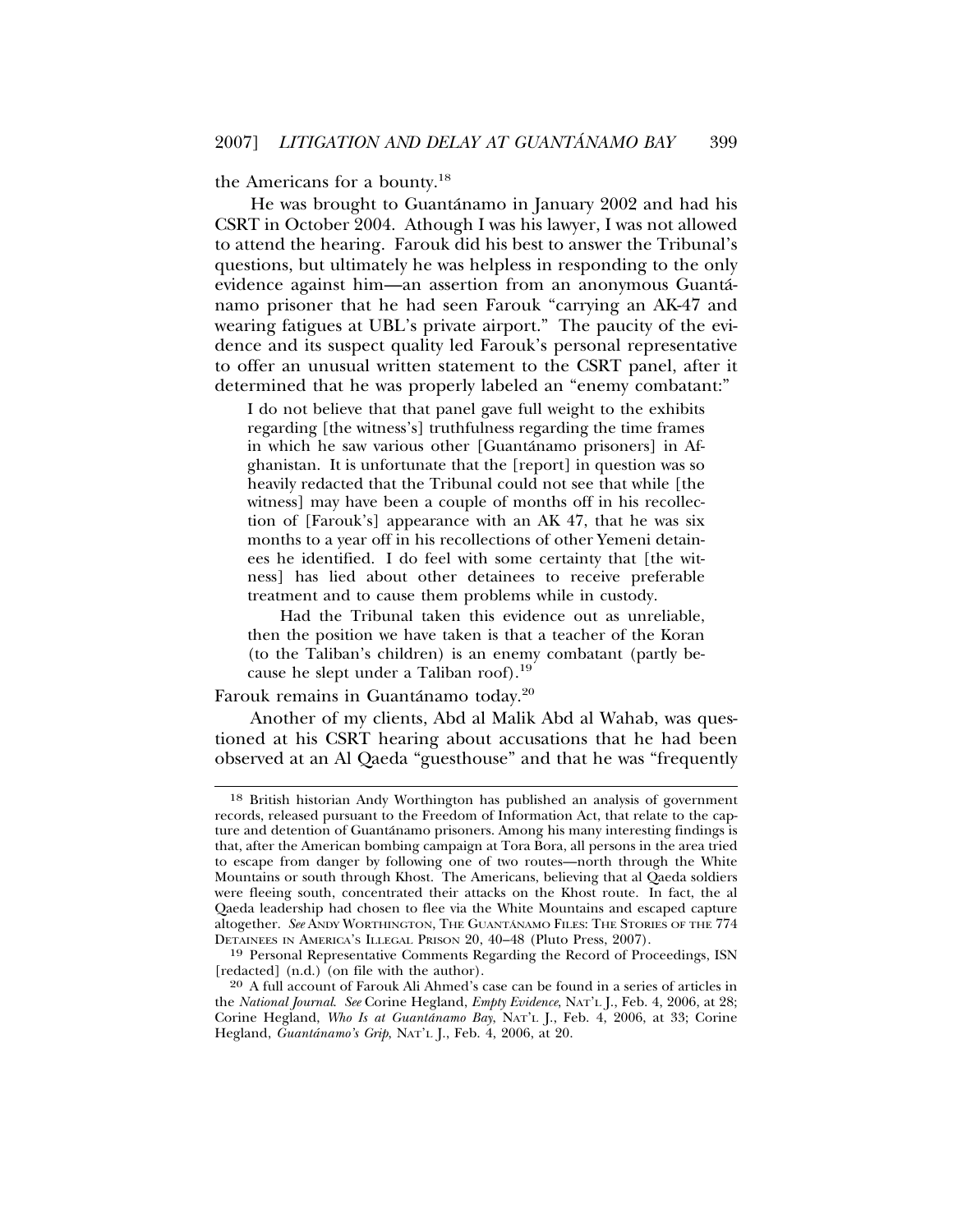seen" with Osama bin Laden. Here is part of his exchange with the Tribunal President:

Detainee: Regarding [the charge that] I worked at various guesthouses and offices. What was the work?

Tribunal President: I cannot answer that. This is the first time we have seen this evidence. I know nothing more than what is written here.

Detainee: The same with me. I don't know anything about this. I had a house that the Taliban gave me to live in with my wife, that's it. . . . Regarding [the charge that I was] frequently seen at [O]sama Bin Ladin's side. Who saw me?

Tribunal President: I do not know.

Detainee: If it says, was frequently seen, you have to prove that. I am aware of the laws and the courts. This is the first time I have been in prison and the first time in a court like this. And I know that the accused is innocent until proven guilty. You have to come up with the proof. Regarding, also, the detainee attended various other training camps and resided at a Kandahar, Afghanistan guesthouse. What training camps?

Tribunal President: Did you attend any training camps while you were in Afghanistan?

Detainee: Never.

Tribunal President: Then that answers the question.

Detainee: That I resided at a Kandahar guesthouse. This guesthouse, do you mean my house, was my house a guesthouse? Tribunal President: I would assume so.

Detainee: If it was my house then of course I was there. But, if it is another person's guesthouse, then  $no.^{21}$ 

Some of the incriminating statements discussed in this passage were made, unbeknownst to Abd al Malik, by Detainee #063 later identified in public as Mohammed al-Qahtani. Here is what T.J. Harrington, Deputy Assistant Director of the Counterterrorism Division of the FBI, wrote to Major General Donald J. Ryder about al-Qahtani in July 2004:

In September or October of 2002 FBI agents observed that a canine was used in an aggressive manner to intimidate detainee [#063] and, in November 2002, FBI agents observed Detainee [#063] after he had been subjected to intense isolation for over three months. During that time period, [#063] was totally isolated (with the exception of occasional interrogations) in a cell that was always flooded with light. By late November, the detainee was evidencing behavior consistent with extreme psychological trauma (talking to non-existent people, reporting

<sup>21</sup> Summarized Detainee Statement at 2–3 (on file with the author).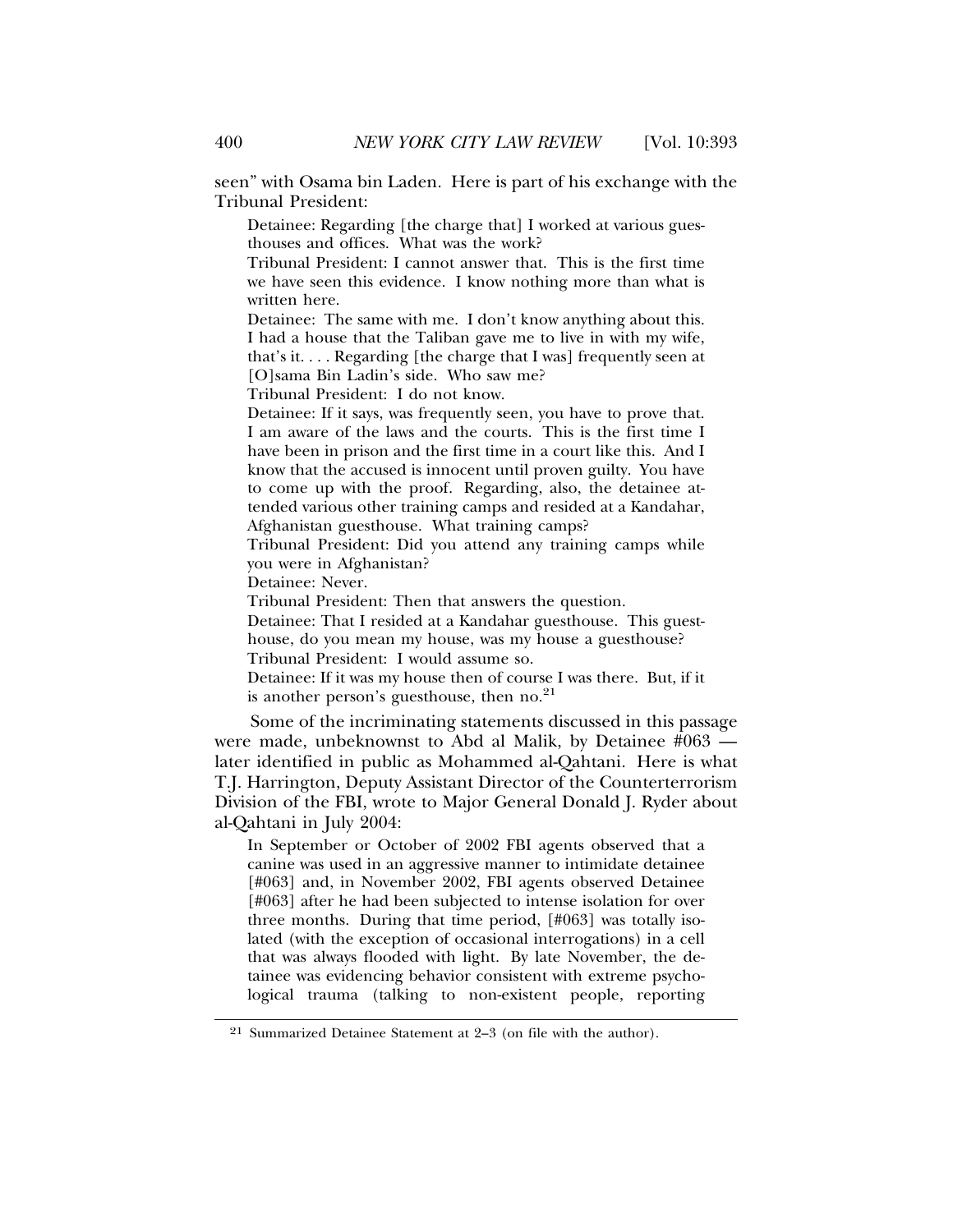hearing voices, crouching in a corner of the cell covered with a sheet for hours on end). It is unknown to the FBI whether such extended isolation was approved by DoD authorities. $22$ 

This is the same Guantánamo prisoner who was subjected to extraordinary interrogation techniques—patently in contravention of the Geneva Conventions—approved by officials at the CIA.23 A classified document cataloging seven-weeks' worth of al-Qahtani interrogation sessions was leaked to *TIME Magazine* in the summer of  $2005$  and has been posted on the Internet.<sup>24</sup> The document is truly disturbing. Al-Qahtani was subjected to a host of humiliations: his personal space was invaded by a female; water was repeatedly poured over his head; photographs of 9/11 victims were pinned to his clothes; and his access to a toilet was restricted. He was interrogated for twenty hours a day for nearly the entire seven weeks — with a break allowed only for a brief period of hospitalization after his heart rate fell to thirty-five beats per minute.<sup>25</sup> None of this evidence was made available to Abd al Malik's CSRT panel. When I presented it by letter to the Administrative Review Board which is kind of a "parole" hearing for unconvicted prisoners where their "dangerousness" is assessed to determine if they may be released from Guantánamo<sup>26</sup>—it was received with utter silence. Abd al Malik remains in Guantánamo today.

How do we cure the procedural injustices that are so manifest in these CSRT proceedings? The obvious answer is through habeas corpus hearings in the civilian courts, where the government must come forth with competent evidence justifying the legality of our clients' detention. Our demands are time-honored and fundamental: a neutral judge, the assistance of counsel, access to the evi-

<sup>22</sup> Letter from T.J. Harrington to Army Major General Donald J. Ryder 2 (July 14, 2004), http://www.aclu.org/torturefoia/released/FBI\_4622\_4624.pdf (detainee number redacted in original).

<sup>23</sup> The memorandum approving of enhanced interrogation techniques for Guantanamo prisoners—including the infamous practice of waterboarding—was leaked to ´ ABC News in November 2005 by "former and current intelligence officers and supervisors." *See* Brian Ross & Richard Esposito, *CIA's Harsh Interrogation Techniques Described*, ABC NEWS, Nov. 18, 2005, *available at* http://abcnews.go.com/WNT/ Investigation/story?id=1322866.

<sup>24</sup> Interrogation Log of Detainee 063, TIME, (Mar. 3, 2006), http://www.time. com/time/2006/log/log.pdf.

<sup>25</sup> *See* Adam Zagorin & Michael Duffy, *Inside the Interrogation of Detainee 063*, TIME, June 12, 2005, http://www.time.com/time/magazine/article/0,9171,1071284,00. html?iid=sphere-inline-sidebar.

<sup>26</sup> *See* U.S. DEP'T OF DEF., ADMINISTRATIVE REVIEW PROCEDURES FOR ENEMY COMBAT-ANTS IN THE CONTROL OF THE DEP'T OF DEF. AT GUANTANAMO BAY NAVAL BASE, CUBA (May 11, 2004), http://www.defenselink.mil/news/May2004/d20040518gtmoreview. pdf.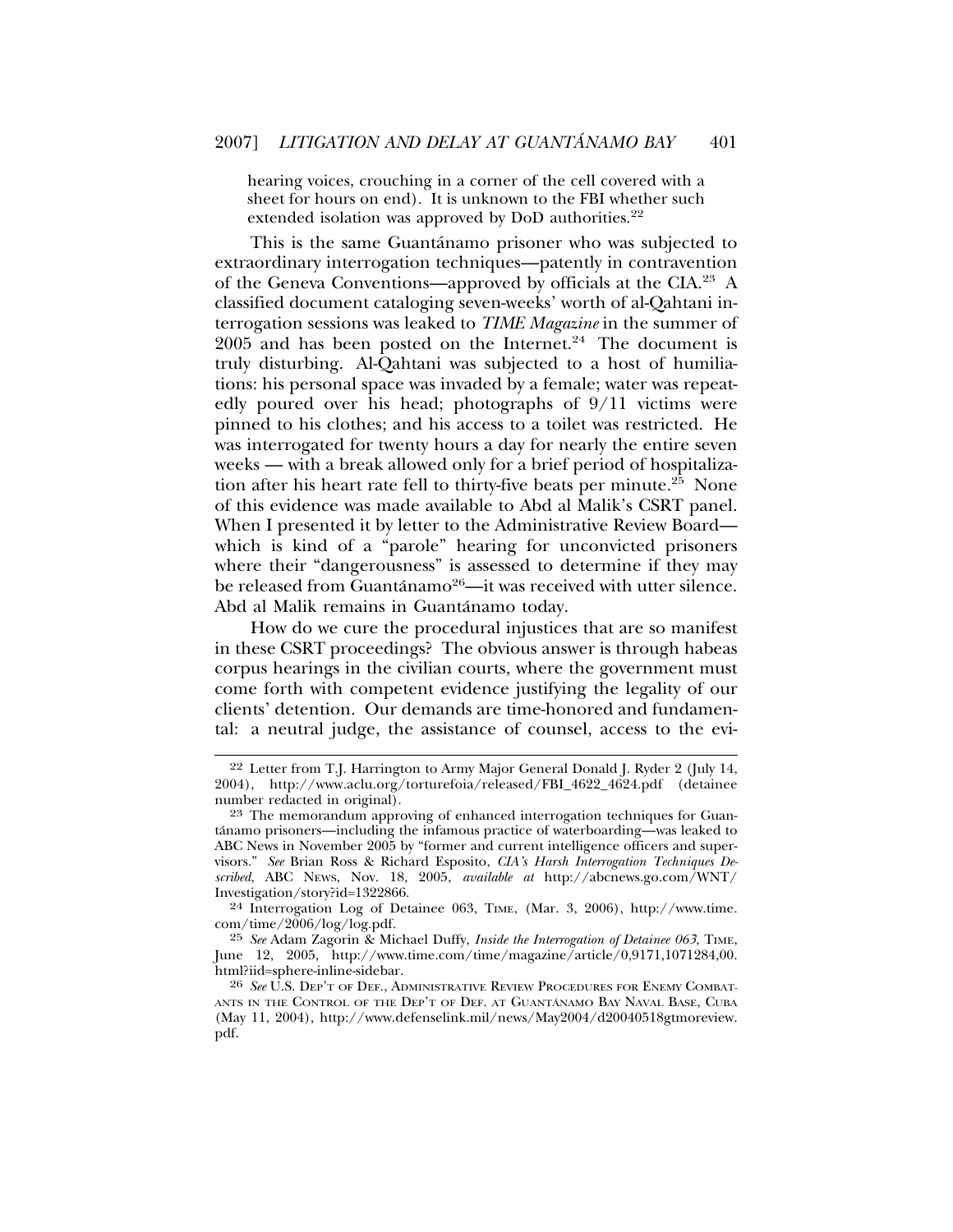dence being used against our clients, and an opportunity to counter the government's allegations with our own evidence. After *Rasul v. Bush*, such hearings seemed inevitable.<sup>27</sup> But just months after the Supreme Court stated definitively that federal courts have jurisdiction to hear Guantánamo prisoners' habeas cases, the government moved to dismiss all of our habeas cases en masse, claiming that the Guantanamo prisoners have no constitutional rights that might be vindicated via the Great Writ. This is not the place to rehash our arguments in opposition, so I will simply note that, in January 2005, Senior District Judge Joyce Hens Green denied the government's motion to dismiss, holding that the Guantanamo ´ prisoners do possess certain fundamental constitutional rights and that habeas hearings were appropriate.<sup>28</sup> The government appealed that decision on an interlocutory basis, and we were forced to wait for more than *two years* for a decision on the appeal from the D.C. Court of Appeals.

In February 2007, the Court of Appeals finally ruled. Over a dissent from Judge Janice Rogers, the panel dismissed the habeas petitioners' claims after determining that intervening legislation from Congress had stripped the federal courts of jurisdiction to hear the prisoners' habeas claims.<sup>29</sup> In doing so, the panel necessarily ruled that the Guantánamo prisoners do not have a commonlaw or constitutional right to habeas corpus; it was therefore unnecessary to determine whether the limited review of a prisoner's "enemy combatant" status—provided by Congress in the Detainee Treatment Act of 2005<sup>30</sup> and the Military Commissions Act of 200631—was an adequate and effective substitute for the men's habeas rights.<sup>32</sup> Of course, we immediately filed a petition in the Supreme Court for a writ of certiorari, which we hope will be granted on an expedited basis. If certiorari is denied, we will be forced to begin the litigation almost anew, filing petitions in the Court of Appeals challenging the constitutionality of the CSRT hearings to which our clients were subjected.<sup>33</sup>

<sup>27</sup> Rasul v. Bush, 542 U.S. 466, 481, 484 (2004) (holding that federal courts have jurisdiction to consider habeas petitions by foreign nationals imprisoned at Guanta-´ namo Bay Naval Base in Cuba).

<sup>&</sup>lt;sup>28</sup> *In re* Guantánamo Detainee Cases, 355 F. Supp. 2d 443, 454 (D.D.C. 2005).<br><sup>29</sup> *See* Boumediene v. Bush, 476 F.3d 981 (D.C. Cir. 2007).<br><sup>30</sup> Pub. L. No. 109–48, 119 Stat. 2680 (2005).

<sup>31</sup> Pub. L. No. 109–366, 120 Stat. 2600 (2006).

<sup>32</sup> *See* Swain v. Pressley, 430 U.S. 372, 381 (1977) ("substitution of a collateral remedy which is neither inadequate nor ineffective to test the legality of a person's detention" does not violate Suspension Clause).

<sup>33</sup> On April 2, 2007, days after the instant symposium took place, the Supreme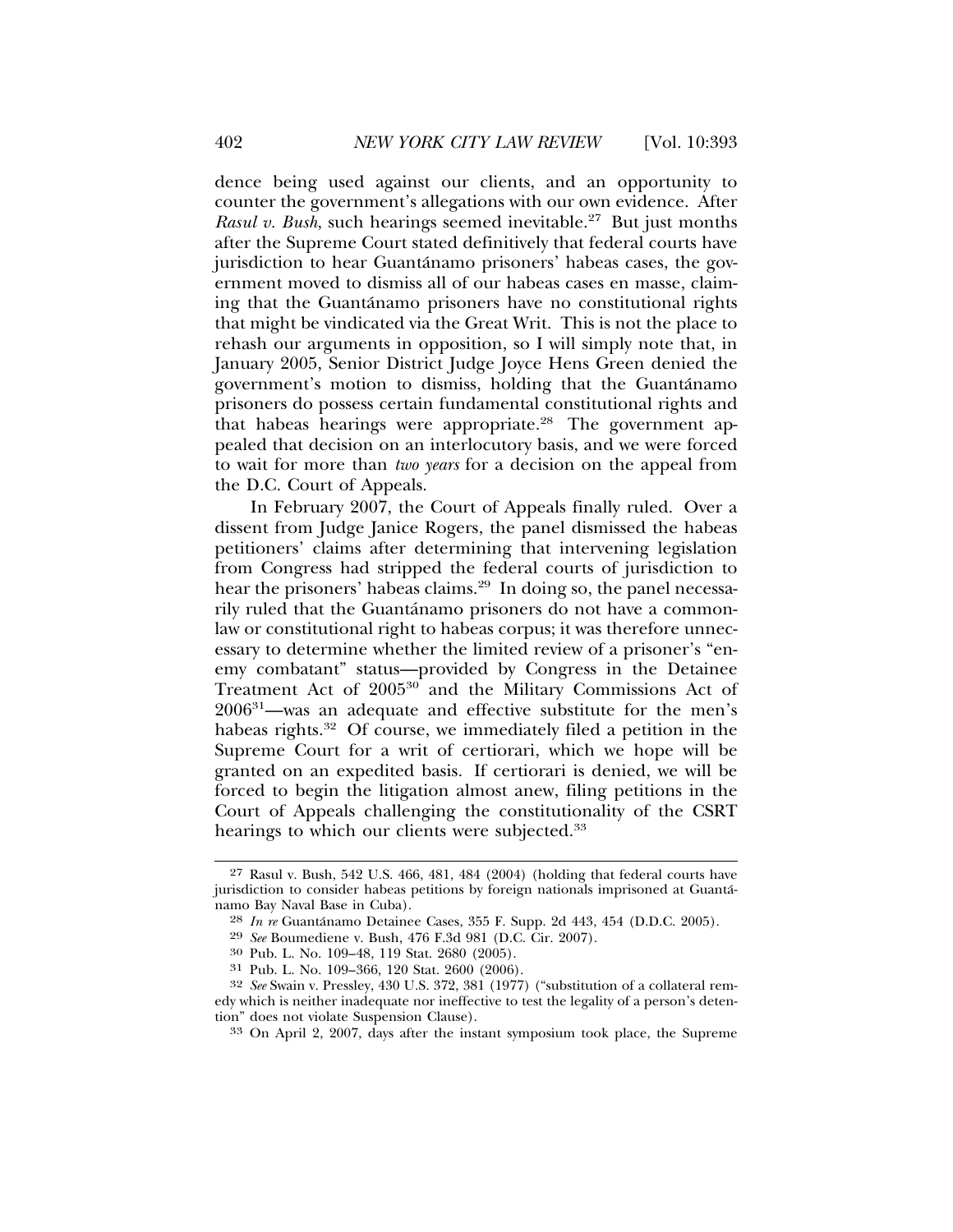I understand the circumspection with which the courts have proceeded. Guantánamo raises profound issues of constitutional concern that should not be lightly addressed without adequate deliberation. Where a congressional fix seems to be on the horizon, it is only to be expected that the courts will strive to delay making binding constitutional pronouncements. Moreover, our generation has been well-schooled in the virtues of judicial minimalism $34$ and the doctrine of constitutional avoidance.<sup>35</sup> But five years into their detention without charge, trial, or the protections of the Geneva conventions and three years after their habeas petitions were originally filed, our clients are rightly outraged by the failure of the courts to take definitive action. I firmly believe that by failing to rule on these habeas cases with expedition, our courts have abdicated their judicial function. Indeed, it is a definitional element of habeas corpus that the Writ is to provide a *speedy and effective* remedy illegal detention.<sup>36</sup> Every day that the Guantanamo petitioners remain imprisoned without a fair hearing in a court of law brings

34 *See, e.g.*, CASS R. SUNSTEIN, ONE CASE AT A TIME: JUDICIAL MINIMALISM ON THE SUPREME COURT (Harvard Univ. Press 1999); MARK TUSHNET, TAKING THE CONSTITU-TION AWAY FROM THE COURTS (Princeton Univ. Press 1999); Antonin Scalia, *Common-Law Courts in a Civil-Law System: The Role of United States Federal Courts in Interpreting the Constitution and Laws*, *in* A MATTER OF INTERPRETATION (Amy Gutmann ed., Princeton Univ. Press 1997); DUNCAN KENNEDY, A CRITIQUE OF ADJUDICATION (Harvard Univ. Press 1997); ROBERT H. BORK, THE TEMPTING OF AMERICA: THE POLITICAL SEDUCTION OF THE LAW (The Free Press 1990); Christopher J. Peters, *Assessing the New Judicial Minimalism*, 100 COLUM L. REV. 1454 (2000) (for an excellent analysis of recent scholarship advocating a "minimalist" approach).

35 *See, e.g.*, Crowell v. Benson, 285 U.S. 22, 62 (1932) (where even a "serious doubt of [a statute's] constitutionality is raised, it is a cardinal principle that this Court will first ascertain whether a construction of the statute is fairly possible by which the question may be avoided"); Ashwander v. TVA, 297 U.S. 288, 345–48 (1936) (Brandeis, J., concurring) (passing upon constitutional question should be last resort).

36 Carafas v. La Vallee, 391 U.S. 234, 238 (1968) (writ of habeas corpus, "shaped to guarantee the most fundamental of all rights, is to provide an effective and speedy instrument by which judicial inquiry may be had into the legality of the detention of a person"); Fay v. Noia, 372 U.S. 391, 400 (1963) (habeas corpus "is perhaps the most important writ known to the constitutional law of England, affording as it does a swift and imperative remedy in all cases of illegal restraint or confinement"), *overruled on other grounds*, 504 U.S. 1 (1992).

Court denied our petition for *certiorari,* over the dissent of three Justices. Justice Stevens, joined by Justice Kennedy, concurred in the denial of *certiorari* but issued a "statement" indicating that he believed it was premature to address the "obvious importance" of the constitutional questions before the Guantanamo prisoners had ex- ´ hausted the remedies provided by Congress in the Detainee Treatment Act. Boumediene v. Bush, 127 S. Ct. 1478 (2007). However, while this piece was in production, the Supreme Court reconsidered its denial of *certiorari* and agreed to hear the case in 2007 Term. Boumediene v. Bush, 127 S. Ct. 3078 (2007) (granting petition for rehearing, vacating earlier denial of *certiorari*, and granting petition for *certiorari*).